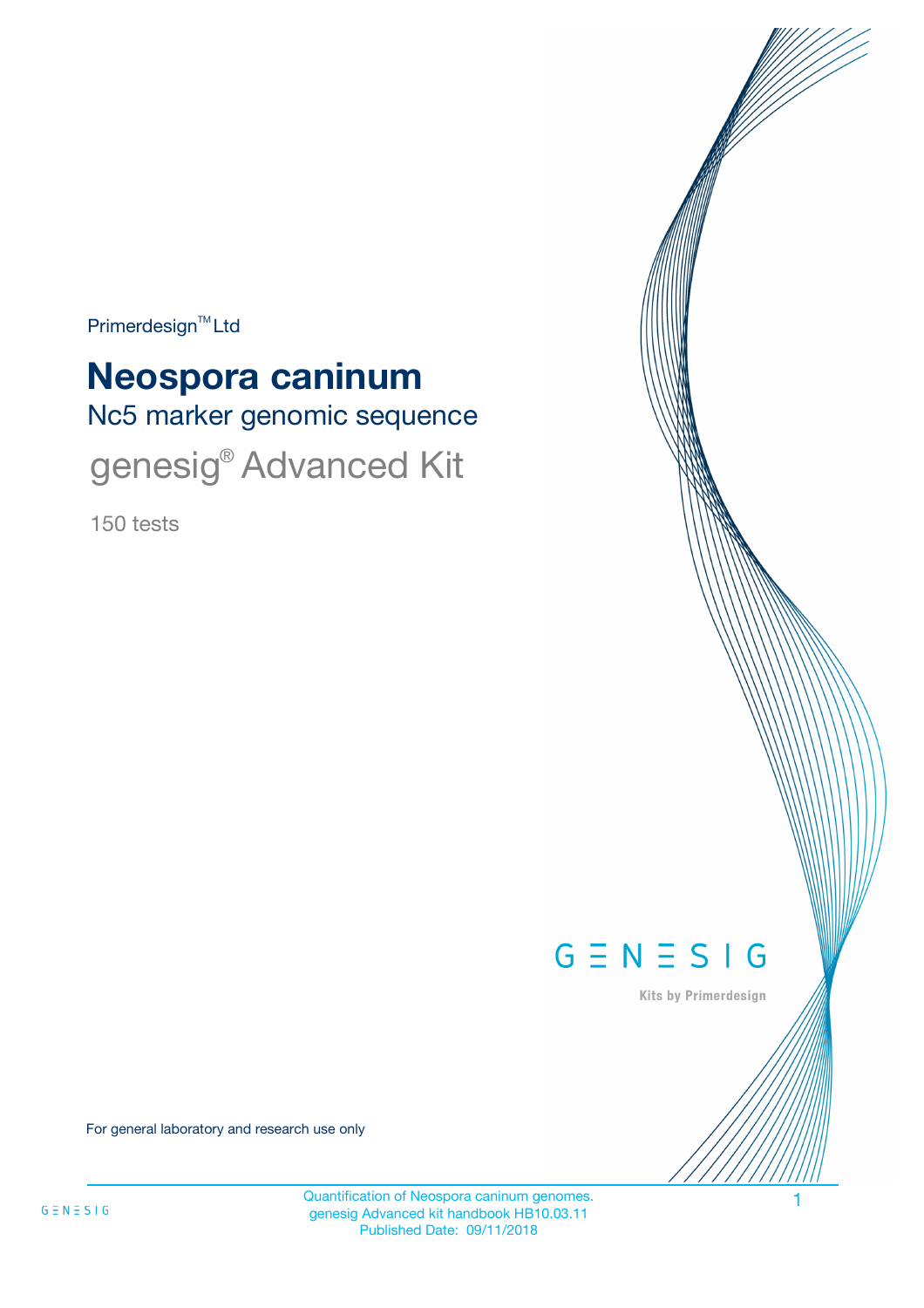## Introduction to Neospora caninum

Neospora caninum is a protozoan, coccidian parasite of the Sarcocystidae family. It primarily infects dogs and cattle but is also associated with sheep, goats, deer and horses. It is the causative agent of neosporosis world wide and shows strong similarity to T.gondii, although it is antigenically distinct. It has a DNA genome of approximately 3.5 Mb and the tachyzoites are 2-6 μM in length with a pointed anterior end and rounded posterior end.

Transmission occurs in a cycle between dogs (the definitive host) and mainly cattle (intermediate host). Dogs pass the N. caninum oocysts in their faeces which are ingested by cattle grazing on land on which dogs have had contact. Ingestion of infected placental tissue or infected carcasses by dogs continues the cycle. Transplacental transmission also occurs in dogs and sheep which can lead to abortion, premature birth or birth of an animal with a persistent infection. The life cycle of N. caninum is not well understood but it cycles through tachyzoite, bradyzoite, oocyst, sporocyst and sporozoite stages. The rapidly replicating tachyzoite stage has been described in many tissue types as the disease spreads, although latent stage bradyzoites have only been observed in thick-walled tissue cysts in the central nervous system and the eye. Stimulation of the host immune system leads to transformation of the tachyzoites to bradyzoites which can persist in the tissue cysts.

Neospora caninum is an important cause of spontaneous abortion and infertility in cattle, with a reduction in milk production also observed in adult dairy cows, possibly as a result of previous abortion. In a non-pregnant animal, infection results in seroconversion and persistent infection. It may lead to abortion, premature birth or birth of brain damaged or weak calves depending on the stage of gestation at which the calf becomes infected. Dogs show signs of rigid hyperextension, forelimb ataxia, head tremors, myocarditis and pneumonia. The disease can prove fatal in young puppies often with several litter mates being affected. It can cause neurological signs, especially in congenitally infected puppies, where it can form cysts in the central nervous system.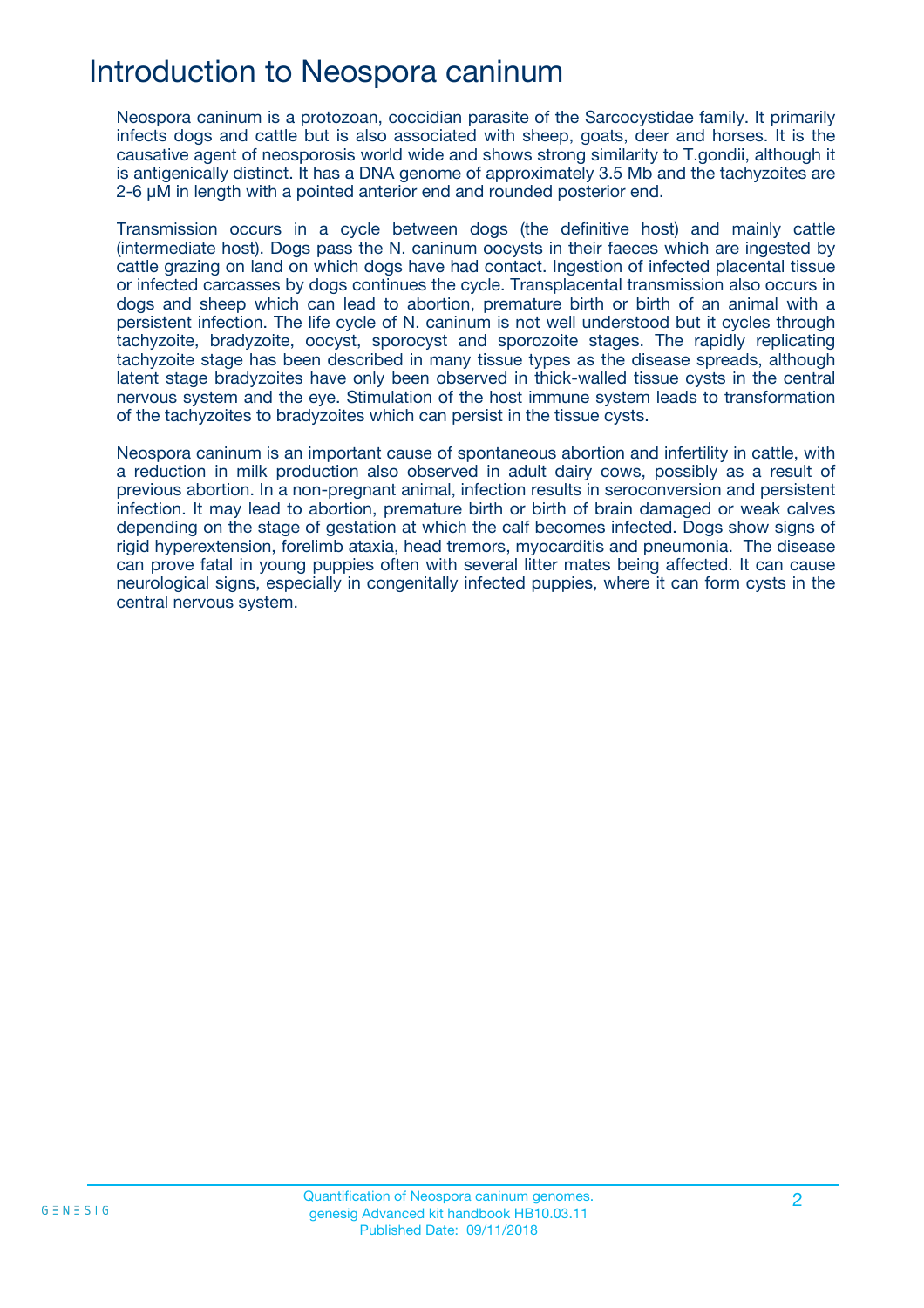## **Specificity**

The Primerdesign genesig Kit for Neospora caninum (N.caninum) genomes is designed for the in vitro quantification of N.caninum genomes. The kit is designed to have a broad detection profile. Specifically, the primers represent 100% homology with over 95% of the NCBI database reference sequences available at the time of design.

The dynamics of genetic variation means that new sequence information may become available after the initial design. Primerdesign periodically reviews the detection profiles of our kits and when required releases new versions.

Our kit for Neospora caninum has been designed for the specific and exclusive in vitro quantification of the Neospora caninum genome. The Nc5 marker genomic sequence has previously been shown to be a good marker for the detection of Neospora caninum (Collantes-Fernández E. et. al., 2002).

The primers and probe sequences in this kit have 100% homology with over 95% of reference sequences in the NCBI database based on a comprehensive bioinformatics analysis.

If you require further information, or have a specific question about the detection profile of this kit then please send an e.mail to enquiry@primerdesign.co.uk and our bioinformatics team will answer your question.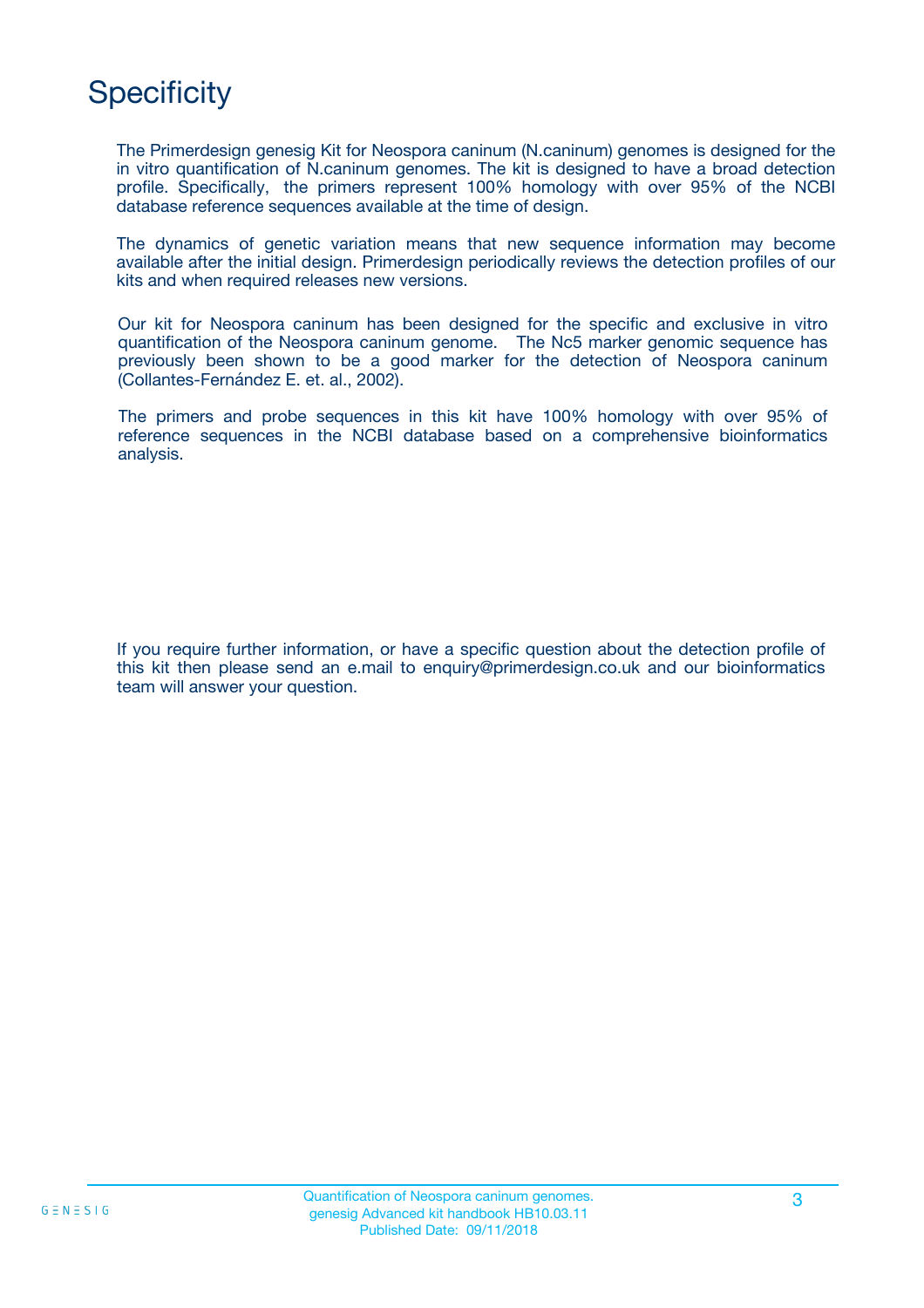## Kit contents

- **N.caninum specific primer/probe mix (150 reactions BROWN)** FAM labelled
- **N.caninum positive control template (for Standard curve RED)**
- **Internal extraction control primer/probe mix (150 reactions BROWN)** VIC labelled as standard
- **Internal extraction control DNA (150 reactions BLUE)**
- **Endogenous control primer/probe mix (150 reactions BROWN)** FAM labelled
- **RNase/DNase free water (WHITE)** for resuspension of primer/probe mixes
- **Template preparation buffer (YELLOW)** for resuspension of internal control template, positive control template and standard curve preparation

### Reagents and equipment to be supplied by the user

#### **Real-time PCR Instrument**

#### **Extraction kit**

This kit is recommended for use with genesig Easy DNA/RNA extraction kit. However, it is designed to work well with all processes that yield high quality RNA and DNA with minimal PCR inhibitors.

#### **oasig**TM **lyophilised or Precision**®**PLUS 2X qPCR Master Mix**

This kit is intended for use with oasig or PrecisionPLUS2X qPCR Master Mix.

**Pipettors and Tips**

**Vortex and centrifuge**

#### **Thin walled 1.5 ml PCR reaction tubes**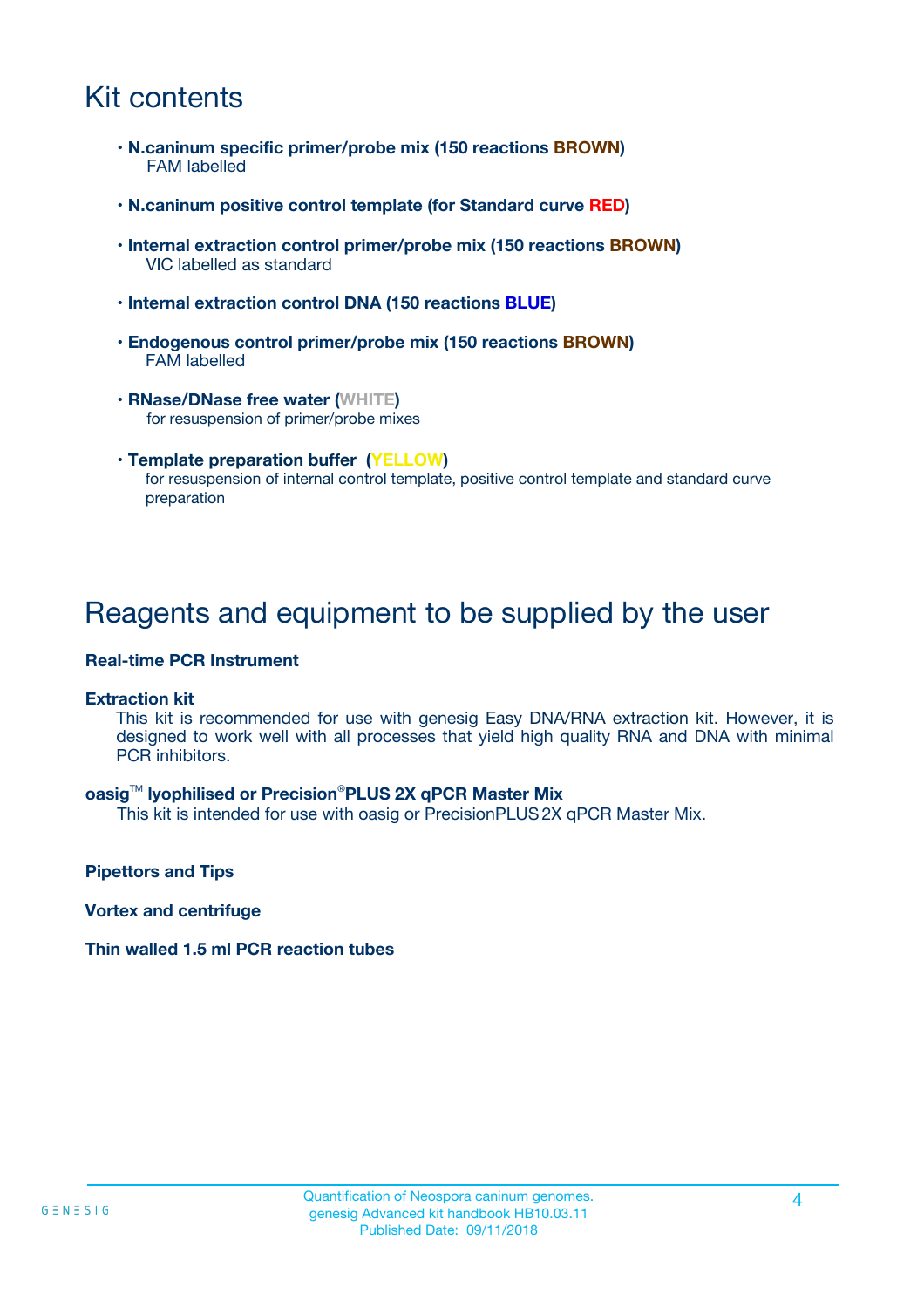### Kit storage and stability

This kit is stable at room temperature but should be stored at -20ºC on arrival. Once the lyophilised components have been resuspended they should not be exposed to temperatures above -20°C for longer than 30 minutes at a time and unnecessary repeated freeze/thawing should be avoided. The kit is stable for six months from the date of resuspension under these circumstances.

If a standard curve dilution series is prepared this can be stored frozen for an extended period. If you see any degradation in this serial dilution a fresh standard curve can be prepared from the positive control.

Primerdesign does not recommend using the kit after the expiry date stated on the pack.

### Suitable sample material

All kinds of sample material suited for PCR amplification can be used. Please ensure the samples are suitable in terms of purity, concentration, and DNA integrity (An internal PCR control is supplied to test for non specific PCR inhibitors). Always run at least one negative control with the samples. To prepare a negative-control, replace the template DNA sample with RNase/DNase free water.

### Dynamic range of test

Under optimal PCR conditions genesig N.caninum detection kits have very high priming efficiencies of >95% and can detect less than 100 copies of target template.

### Notices and disclaimers

This product is developed, designed and sold for research purposes only. It is not intended for human diagnostic or drug purposes or to be administered to humans unless clearly expressed for that purpose by the Food and Drug Administration in the USA or the appropriate regulatory authorities in the country of use. During the warranty period Primerdesign genesig detection kits allow precise and reproducible data recovery combined with excellent sensitivity. For data obtained by violation to the general GLP guidelines and the manufacturer's recommendations the right to claim under guarantee is expired. PCR is a proprietary technology covered by several US and foreign patents. These patents are owned by Roche Molecular Systems Inc. and have been sub-licensed by PE Corporation in certain fields. Depending on your specific application you may need a license from Roche or PE to practice PCR. Additional information on purchasing licenses to practice the PCR process may be obtained by contacting the Director of Licensing at Roche Molecular Systems, 1145 Atlantic Avenue, Alameda, CA 94501 or Applied Biosystems business group of the Applera Corporation, 850 Lincoln Centre Drive, Foster City, CA 94404. In addition, the 5' nuclease assay and other homogeneous amplification methods used in connection with the PCR process may be covered by U.S. Patents 5,210,015 and 5,487,972, owned by Roche Molecular Systems, Inc, and by U.S. Patent 5,538,848, owned by The Perkin-Elmer Corporation.

## Trademarks

Primerdesign™ is a trademark of Primerdesign Ltd.

genesig $^\circledR$  is a registered trademark of Primerdesign Ltd.

The PCR process is covered by US Patents 4,683,195, and 4,683,202 and foreign equivalents owned by Hoffmann-La Roche AG. BI, ABI PRISM® GeneAmp® and MicroAmp® are registered trademarks of the Applera Genomics (Applied Biosystems Corporation). BIOMEK® is a registered trademark of Beckman Instruments, Inc.; iCycler™ is a registered trademark of Bio-Rad Laboratories, Rotor-Gene is a trademark of Corbett Research. LightCycler™ is a registered trademark of the Idaho Technology Inc. GeneAmp®, TaqMan® and AmpliTaqGold® are registered trademarks of Roche Molecular Systems, Inc., The purchase of the Primerdesign™ reagents cannot be construed as an authorization or implicit license to practice PCR under any patents held by Hoffmann-LaRoche Inc.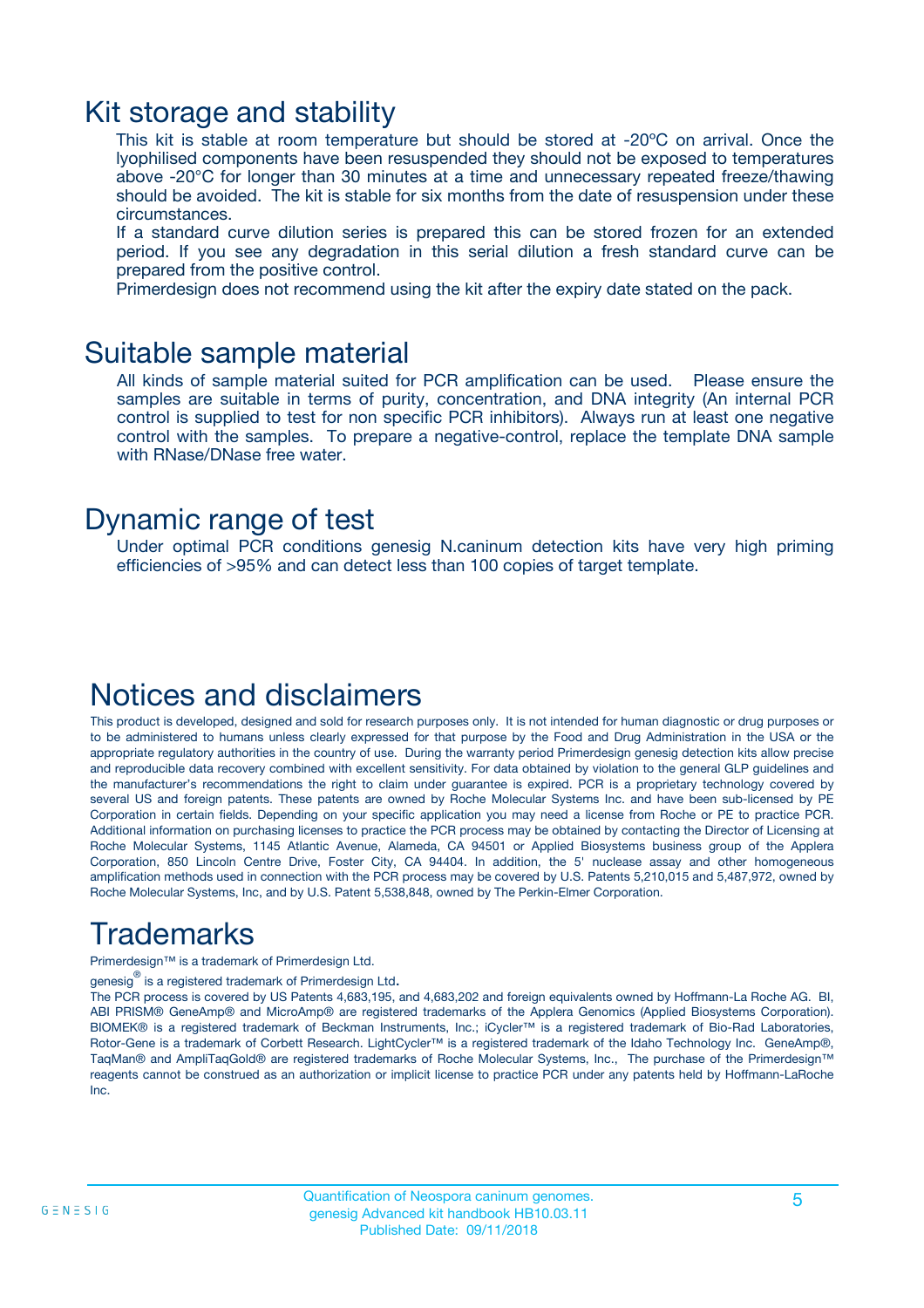## Principles of the test

#### **Real-time PCR**

A N.caninum specific primer and probe mix is provided and this can be detected through the FAM channel.

The primer and probe mix provided exploits the so-called TaqMan® principle. During PCR amplification, forward and reverse primers hybridize to the N.caninum DNA. A fluorogenic probe is included in the same reaction mixture which consists of a DNA probe labeled with a 5`-dye and a 3`-quencher. During PCR amplification, the probe is cleaved and the reporter dye and quencher are separated. The resulting increase in fluorescence can be detected on a range of qPCR platforms.

#### **Positive control**

For copy number determination and as a positive control for the PCR set up, the kit contains a positive control template. This can be used to generate a standard curve of N.caninum copy number / Cq value. Alternatively the positive control can be used at a single dilution where full quantitative analysis of the samples is not required. Each time the kit is used, at least one positive control reaction must be included in the run. A positive result indicates that the primers and probes for detecting the target N.caninum gene worked properly in that particular experimental scenario. If a negative result is obtained the test results are invalid and must be repeated. Care should be taken to ensure that the positive control does not contaminate any other kit component which would lead to false-positive results. This can be achieved by handling this component in a Post PCR environment. Care should also be taken to avoid cross-contamination of other samples when adding the positive control to the run. This can be avoided by sealing all other samples and negative controls before pipetting the positive control into the positive control well.

#### **Negative control**

To validate any positive findings a negative control reaction should be included every time the kit is used. For this reaction the RNase/DNase free water should be used instead of template. A negative result indicates that the reagents have not become contaminated while setting up the run.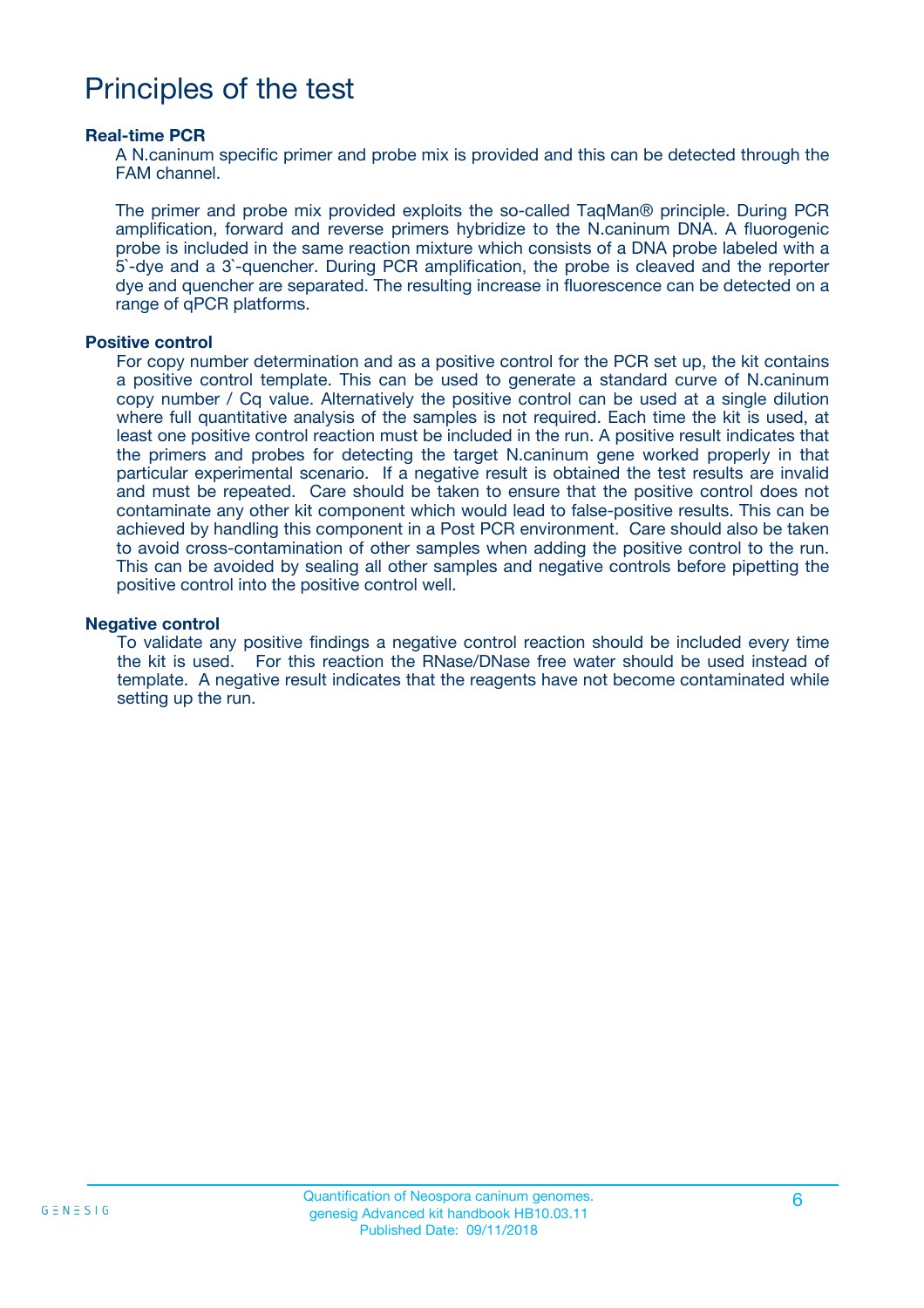#### **Internal DNA extraction control**

When performing DNA extraction, it is often advantageous to have an exogenous source of DNA template that is spiked into the lysis buffer. This control DNA is then co-purified with the sample DNA and can be detected as a positive control for the extraction process. Successful co-purification and qPCR for the control DNA also indicates that PCR inhibitors are not present at a high concentration.

A separate primer and probe mix are supplied with this kit to detect the exogenous DNA using qPCR. The primers are present at PCR limiting concentrations which allows multiplexing with the target sequence primers. Amplification of the control DNA does not interfere with detection of the N.caninum target DNA even when present at low copy number. The Internal control is detected through the VIC channel and gives a Cq value of 28+/-3.

#### **Endogenous control**

To confirm extraction of a valid biological template, a primer and probe mix is included to detect an endogenous gene. Detection of the endogenous control is through the FAM channel and it is NOT therefore possible to perform a multiplex with the N.caninum primers. A poor endogenous control signal may indicate that the sample did not contain sufficient biological material.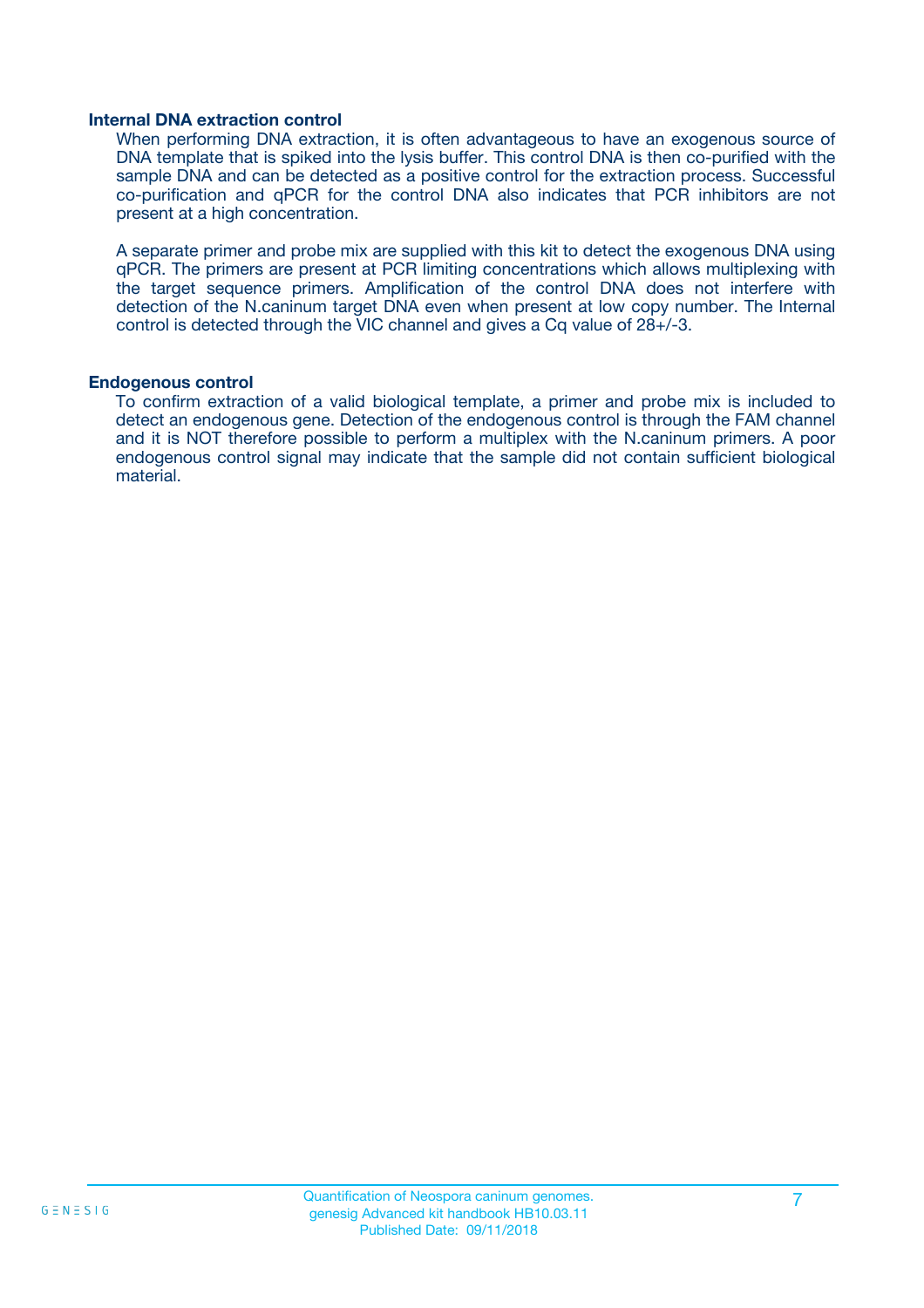### Resuspension protocol

To minimize the risk of contamination with foreign DNA, we recommend that all pipetting be performed in a PCR clean environment. Ideally this would be a designated PCR lab or PCR cabinet. Filter tips are recommended for all pipetting steps.

- **1. Pulse-spin each tube in a centrifuge before opening.** This will ensure lyophilised primer and probe mix is in the base of the tube and is not spilt upon opening the tube.
- **2. Resuspend the primer/probe mixes in the RNase/DNase free water supplied, according to the table below:**

To ensure complete resuspension, vortex each tube thoroughly.

| Component - resuspend in water                       |          |  |
|------------------------------------------------------|----------|--|
| <b>Pre-PCR pack</b>                                  |          |  |
| N.caninum primer/probe mix (BROWN)                   | $165$ µl |  |
| Internal extraction control primer/probe mix (BROWN) | $165$ µl |  |
| Endogenous control primer/probe mix (BROWN)          | 165 µl   |  |

**3. Resuspend the internal control template and positive control template in the template preparation buffer supplied, according to the table below:** To ensure complete resuspension, vortex each tube thoroughly.

| Component - resuspend in template preparation buffer |  |  |  |
|------------------------------------------------------|--|--|--|
| <b>Pre-PCR heat-sealed foil</b>                      |  |  |  |
| Internal extraction control DNA (BLUE)               |  |  |  |
| <b>Post-PCR heat-sealed foil</b>                     |  |  |  |
| N.caninum Positive Control Template (RED) *          |  |  |  |

\* This component contains high copy number template and is a VERY significant contamination risk. It must be opened and handled in a separate laboratory environment, away from the other components.

### DNA extraction

The internal extraction control DNA can be added either to the DNA lysis/extraction buffer or to the DNA sample once it has been resuspended in lysis buffer.

**DO NOT add the internal extraction control DNA directly to the unprocessed biological sample as this will lead to degradation and a loss in signal.**

- **1. Add 4µl of the Internal extraction control DNA (BLUE) to each sample in DNA lysis/extraction buffer per sample.**
- **2. Complete DNA extraction according to the manufacturers protocols.**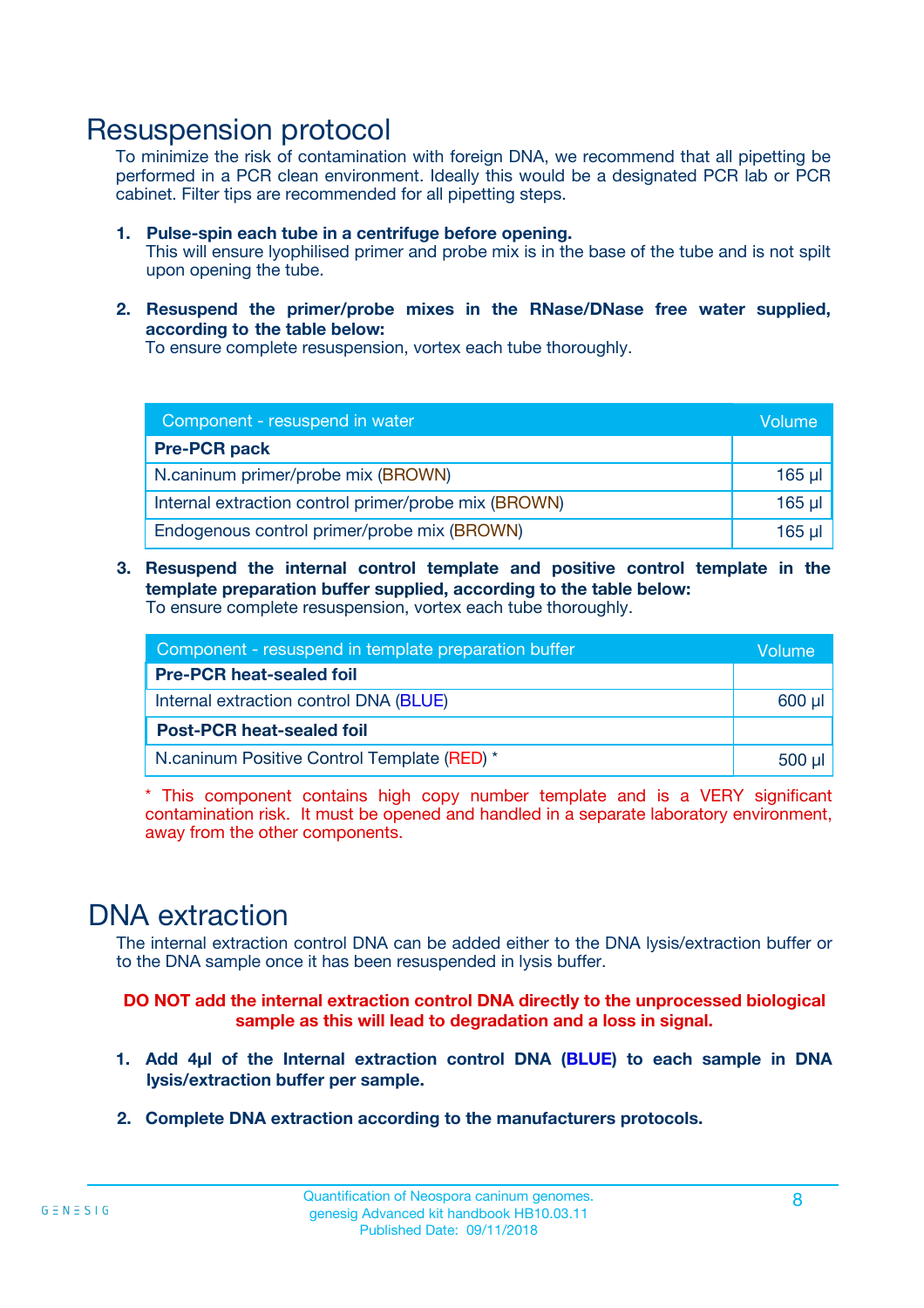## qPCR detection protocol

**1. For each DNA sample prepare a reaction mix according to the table below:** Include sufficient reactions for positive and negative controls.

| Component                                            | Volume   |
|------------------------------------------------------|----------|
| oasig or PrecisionPLUS 2X qPCR Master Mix            | $10 \mu$ |
| N.caninum primer/probe mix (BROWN)                   | 1 µI l   |
| Internal extraction control primer/probe mix (BROWN) | 1 µl     |
| <b>RNase/DNase free water (WHITE)</b>                | $3 \mu$  |
| <b>Final Volume</b>                                  | 15 µl    |

**2. For each DNA sample prepare an endogenous control reaction according to the table below (Optional):**

**This control reaction will provide useful information regarding the quality of the biological sample.**

| Component                                   | Volume          |
|---------------------------------------------|-----------------|
| oasig or PrecisionPLUS 2X qPCR Master Mix   | $10 \mu$        |
| Endogenous control primer/probe mix (BROWN) | 1 µI            |
| <b>RNase/DNase free water (WHITE)</b>       | 4 µl            |
| <b>Final Volume</b>                         | 15 <sub>µ</sub> |

- **3. Pipette 15µl of each mix into individual wells according to your qPCR experimental plate set up.**
- **4. Prepare sample DNA templates for each of your samples.**
- **5. Pipette 5µl of DNA template into each well, according to your experimental plate set up.**

For negative control wells use 5µl of RNase/DNase free water. The final volume in each well is 20ul.

**6. If a standard curve is included for quantitative analysis, prepare a reaction mix according to the table below:**

| Component                                 | Volume     |
|-------------------------------------------|------------|
| oasig or PrecisionPLUS 2X qPCR Master Mix | 10 $\mu$   |
| N.caninum primer/probe mix (BROWN)        | 1 µI I     |
| <b>RNase/DNase free water (WHITE)</b>     | $4 \mu$    |
| <b>Final Volume</b>                       | $15$ $\mu$ |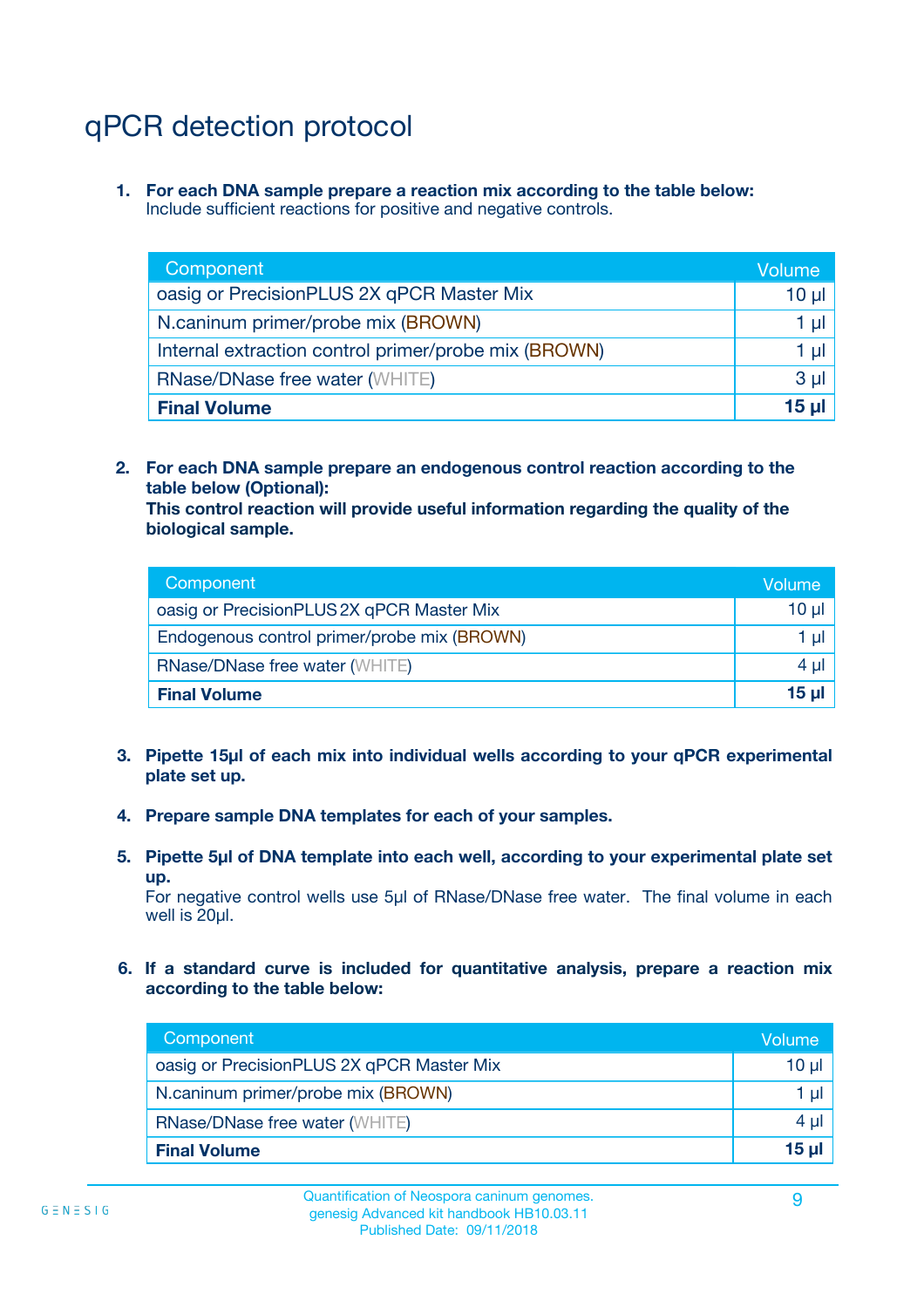#### **7. Preparation of standard curve dilution series.**

- 1) Pipette 90µl of template preparation buffer into 5 tubes and label 2-6
- 2) Pipette 10µl of Positive Control Template (RED) into tube 2
- 3) Vortex thoroughly
- 4) Change pipette tip and pipette 10µl from tube 2 into tube 3
- 5) Vortex thoroughly

Repeat steps 4 and 5 to complete the dilution series

| <b>Standard Curve</b>         | <b>Copy Number</b>     |
|-------------------------------|------------------------|
| Tube 1 Positive control (RED) | $2 \times 10^5$ per µl |
| Tube 2                        | $2 \times 10^4$ per µl |
| Tube 3                        | $2 \times 10^3$ per µl |
| Tube 4                        | $2 \times 10^2$ per µl |
| Tube 5                        | 20 per µl              |
| Tube 6                        | 2 per µl               |

**8. Pipette 5µl of standard template into each well for the standard curve according to your experimental plate set up.**

#### The final volume in each well is 20µl.

## qPCR amplification protocol

Amplification conditions using oasig or PrecisionPLUS 2X qPCR Master Mix.

|             | <b>Step</b>       | <b>Time</b>     | Temp    |
|-------------|-------------------|-----------------|---------|
|             | Enzyme activation | 2 min           | 95 °C   |
| Cycling x50 | Denaturation      | 10 <sub>s</sub> | 95 $°C$ |
|             | DATA COLLECTION * | 60 s            | 60 °C   |

\* Fluorogenic data should be collected during this step through the FAM and VIC channels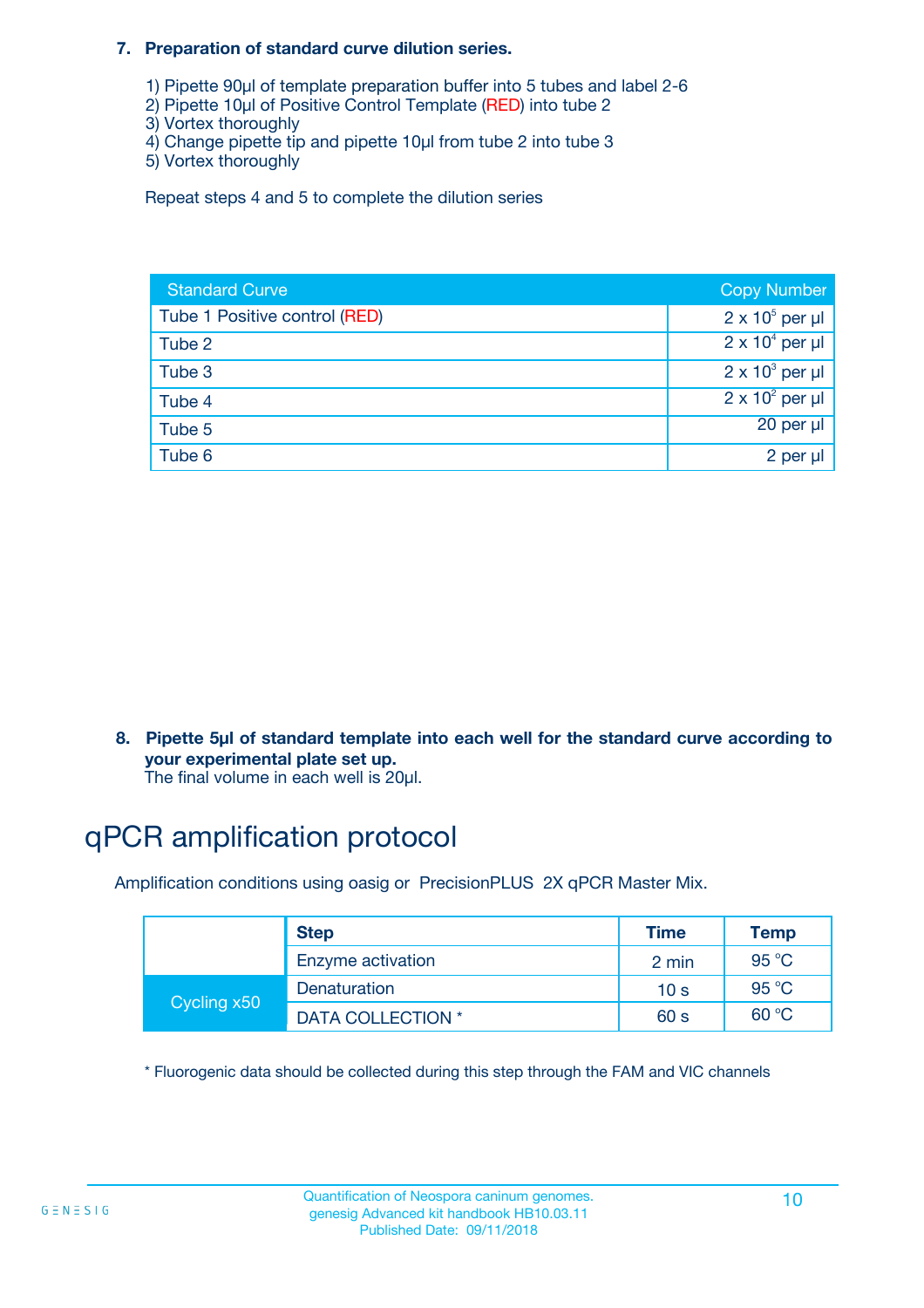## Interpretation of results

| <b>Target</b><br>(FAM) | <b>Internal</b><br>control<br>(NIC) | <b>Positive</b><br>control | <b>Negative</b><br>control | Interpretation                                                                                                  |
|------------------------|-------------------------------------|----------------------------|----------------------------|-----------------------------------------------------------------------------------------------------------------|
| $\leq 30$              | $+ 1 -$                             | ÷                          |                            | <b>POSITIVE QUANTITATIVE RESULT</b><br>calculate copy number                                                    |
| > 30                   | ٠                                   | ÷                          |                            | <b>POSITIVE QUANTITATIVE RESULT</b><br>calculate copy number                                                    |
| > 30                   |                                     | ÷                          |                            | <b>POSITIVE QUALITATIVE RESULT</b><br>do not report copy number as this<br>may be due to poor sample extraction |
|                        | ÷                                   | ÷                          |                            | <b>NEGATIVE RESULT</b>                                                                                          |
| $+ 1 -$                | $+ 1 -$                             | ÷                          | $\leq$ 35                  | <b>EXPERIMENT FAILED</b><br>due to test contamination                                                           |
| $+$ / -                | $+ 1 -$                             | ÷                          | > 35                       | $\star$                                                                                                         |
|                        |                                     | ÷                          |                            | <b>SAMPLE PREPARATION FAILED</b>                                                                                |
|                        |                                     |                            | $+$ /                      | <b>EXPERIMENT FAILED</b>                                                                                        |

Positive control template (**RED**) is expected to amplify between Cq 16 and 23. Failure to satisfy this quality control criterion is a strong indication that the experiment has been compromised.

\*Where the test sample is positive and the negative control is positive with a  $Ca > 35$ , the sample must be reinterpreted based on the relative signal strength of the two results:



If the sample amplifies  $> 5$  Cq earlier than the negative control then the sample should be reinterpreted (via the table above) with the negative control verified as negative.



If the sample amplifies  $< 5$  Cq earlier than the negative control then the positive sample result is invalidated and<br>the result should be determined  $the$  result should be inconclusive due to test contamination. The test for this sample should be repeated.